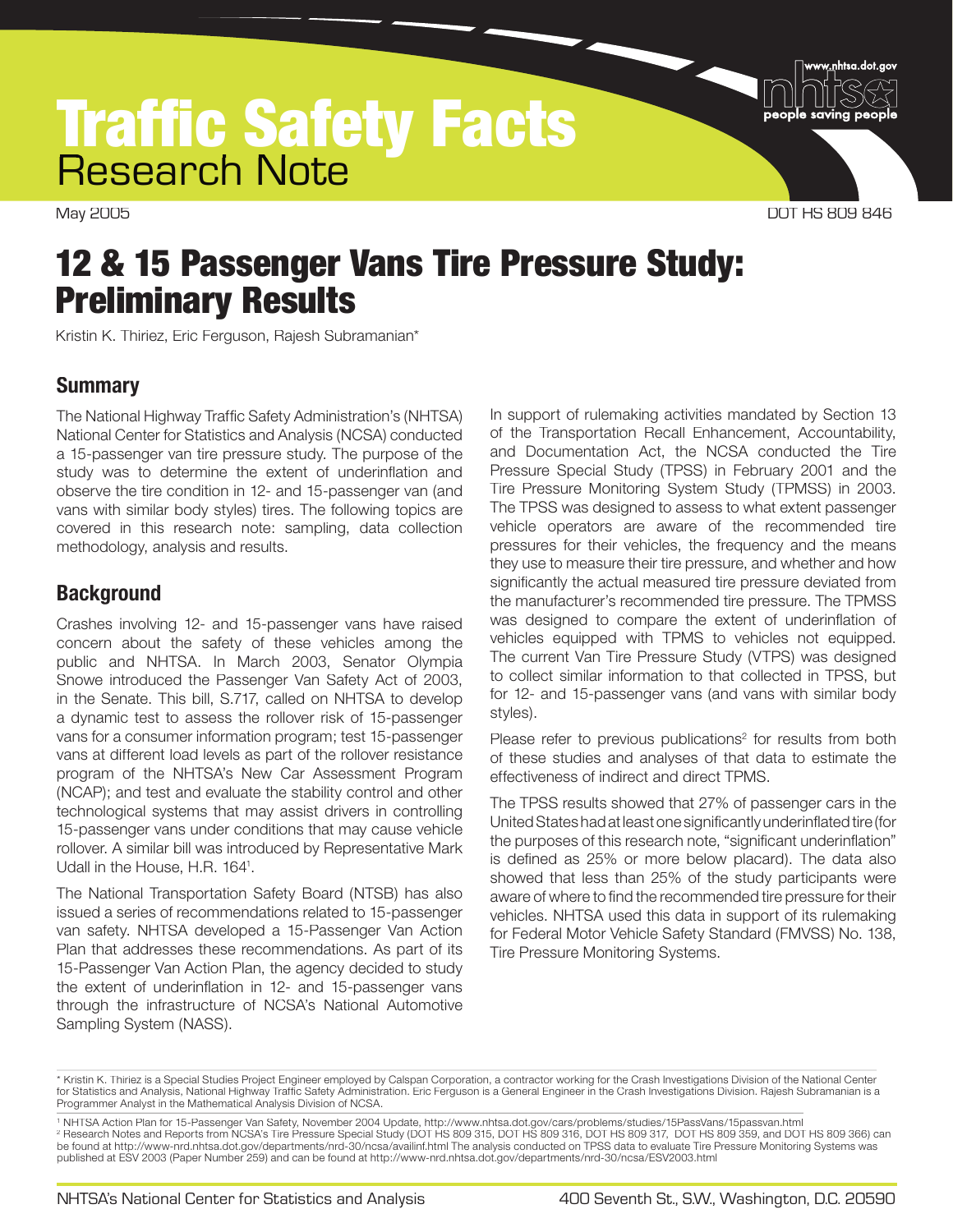#### **Sample Design**

The VTPS was designed as a convenience sample to capture a good representation of multiple regions, climates, and demographics. Data was collected from 16 locations throughout the United States. These locations were distributed among urban, suburban, and rural locations and were located in the east, midwest, southwest, and western United States. Estimates of the number of registered vans in specific targeted states were found using RL Polk (a private company that provides automotive data and market information) registration data.

The VTPS sample was selected from several different types of organizations. The study targeted some locations with only one vehicle and some locations with a fleet of vehicles. Manufacturers of the vans included Ford, General Motors, and Dodge.

#### **Table 1 - Distribution of Vehicle Organizations Sampled in the VTPS**

| <b>Organization Type</b>            | <b>Sample</b> |
|-------------------------------------|---------------|
| <b>Colleges and Universities</b>    | 13%           |
| Churches and Community<br>Groups    | 24%           |
| Camps and Daycares                  | 11%           |
| <b>Subtotal</b>                     | 48%           |
| Vanpools                            | 11%           |
| Transportation and Limo<br>Services | 13%           |
| <b>Subtotal</b>                     | 24%           |
| <b>Local Governments</b>            | 7%            |
| Military                            | 1%            |
| <b>Subtotal</b>                     | 8%            |
| Hotels                              | 5%            |
| <b>Subtotal</b>                     | 5%            |
| Other (individuals, etc.)           | 14%           |
| <b>Subtotal</b>                     | 14%           |
| Total*                              | 99%           |

\*Total not 100% due to rounding.

Source: National Center for Statistics and Analysis, National Highway Traffic Safety Administration

The agency chose to focus on moderately to fully-loaded vehicles and those that are used to transport children and young adults. Church and community groups, universities and colleges, day care facilities, and camps made up 48% of the sample, see Table 1 (vans were not loaded when tire pressure measurements were taken). The distribution of vehicles shown in Table 1 is from a convenience sample and does not represent the true proportions of these vehicles in the United States. Extents of underinflation were analyzed and the results are shown in this research note. Data collection took place in spring and early summer of 2004. [Note: One would expect to find more underinflation during the cold winter months due to the temperaturerelated drop in tire pressure.]

The total number of vehicle inspections completed was 1,242, with 937 15 passenger vans.

### **Data Collection Methodology**

Field data collection was conducted through the infrastructure of NCSA's National Automotive Sampling System (NASS).

Researchers visited organizations on weekdays during business hours. If a researcher contacted the owner of a vehicle by phone before an inspection, the researcher explained the study was related to van maintenance or "safety systems." In order to keep the study from being biased, "tire" and "tire pressure" were not mentioned in the phone contacts with the potential participants.

The pilot phase of the data collection was conducted from April 26, 2004 through May 14, 2004. Full-scale data collection was conducted from May 17, 2004 through June 25, 2004. The vans inspected in the pilot phase were included in the final VTPS data. Vehicles surveyed included 15-passenger vans, 12-passenger vans, 14-passenger vans, and cargo vans with similar Gross Vehicle Weight Ratings (GVWR) and body styles.

Nine anecdotal interviews were conducted to get an idea of the tire maintenance, driver training, and safety awareness of the managers of a subsample of our vehicles. The interviewees included vehicle fleet managers from 2 churches, 2 colleges, a community organization, a hotel, a daycare, a transportation company, and a vanpool company.

The **Vehicle Inspection Form**, which was completed for each observation, contained vehicle profile information such as make, model, and model year. It also contained information documented from the vehicle's placard regarding recommended tire size, recommended inflation pressure, and the Gross Axle Weight Ratings.

The **Tire Inspection Form**, which was also completed for each tire (except unmounted spare tires), contained tire size and measurement information, and a variable to document visible evidence of tire aging and/or damage (loose tread, sidewall rot, etc.).

At the conclusion of each observation, the participant was given a "courtesy card" which contained the inflation pressure measured on each tire, the vehicle manufacturer's recommended cold tire pressure, and several tire safety tips.

### **Special Equipment**

Special equipment used for data collection included a pyrometer to measure tire sidewall temperature and ambient air temperature, an air pressure gauge, and a tread depth indicator to measure tread depth.

### **Analysis**

Good tire care improves vehicle handling<sup>3</sup> as well as fuel efficiency and tire life. Proper tire maintenance can prevent such events as tread separations and tire blowouts which may cause loss of control of a vehicle, when not handled properly, and result in a rollover. Low tire pressure can also increase stopping distances and the chance of hydroplaning on wet surfaces.

<sup>3</sup> "Testing the Effects of TPMS Minimum Activation Pressure on the Handling and Rollover Resistance of a 15-Passenger Van", Garrott and Forkenbrock, DOT HS 809 701, June 2004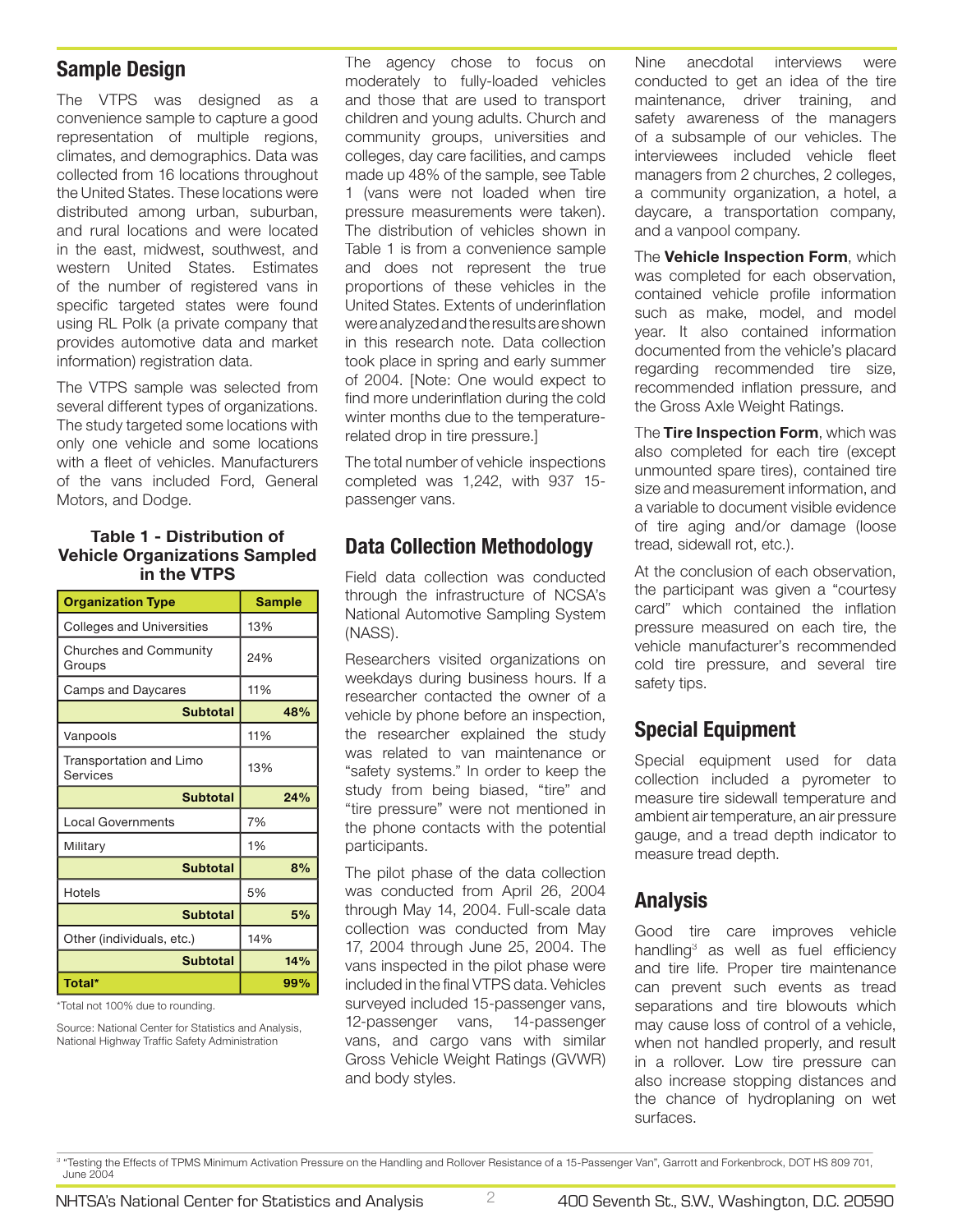Data were collected on over 1,200 vehicles during the VTPS. An analysis was performed looking at the percentage of the vans that had at least one significantly underinflated (25% or more from placard pressure) tire.

The variables of interest in determining the underinflation are the recommended pressures for each vehicle and the measured pressures for each vehicle. These were compared to determine the extent of misinflation (misinflation is used to characterize the extent of underinflation and/or overinflation) for each tire and then for each vehicle as a whole. The data were used to determine both underinflation and misinflation (overinflation was included because indirect tire pressure monitoring systems do not distinguish between over and underinflation).

#### **Results**

For the purposes of this research note, underinflation was determined by comparing measured pressures to the vehicle manufacturer's recommended pressures. It should be noted that the vacated FMVSS No. 138, the regulation that required TPMS, listed minimum activation pressures (MAP) for the warning lamp to illuminate. For Load Range E rated tires, this MAP value was 46 psi (320 kPa). The VTPS found that 16% of the 15-passenger vans in the study had recommended pressures below this MAP value. Nonetheless, underinflation was determined relative to the recommended pressure.

VTPS found that 56% of all vans had at least one tire underinflated by 25% or more, see Table 2. That is more than double the percentage of passenger cars we found in the TPSS (TPSS is a national estimate, while VTPS is a convenience sample, so true comparisons are not possible).

#### **Table 2 - Percent of Vehicles in the VTPS and TPSS with at Least One Tire Improperly Infl ated**

| <b>Vehicle</b>                        | <b>Misinflated</b><br>by 25% or<br><b>More</b> | <b>Underinflated</b><br>by 25% or<br><b>More</b> |
|---------------------------------------|------------------------------------------------|--------------------------------------------------|
| $15 -$<br>Passenger<br>Vans           | 74%                                            | 57%                                              |
| <b>Other Vans</b>                     | 68%                                            | 54%                                              |
| All Vans                              | 72%                                            | 56%                                              |
| Light<br><b>Trucks</b><br>from TPSS   | 39%                                            | 29%                                              |
| Passenger<br>Cars from<br><b>TPSS</b> | 39%                                            | 27%                                              |

Source: National Center for Statistics and Analysis, National Highway Traffic Safety Administration

For all tables in this research note, "Other Vans" include 12-passenger, 14-passenger, and cargo vans. This study also compared the percentage of vans that had all four tires significantly underinflated to light trucks and passenger cars found in the TPSS. Table 3 shows that 6% of vans (a rate double that of passenger cars) had all four tires underinflated by 25% or more.

Average underinflation was calculated by finding the worst underinflated tire for each vehicle and then taking the average of all vehicles. The average underinflation of vans was 29% under the recommended pressure; vehicles with overinflated tires were included as vehicles with zero underinflation for this calculation. The average misinflation (also using the worst misinflated tire per vehicle) of vans was 35% from the placard pressure.

#### **Table 3 - Percent of Vehicles in the VTPS and TPSS with All Four Tires Improperly Inflated**

| Vehicle                                    | <b>Misinflated</b><br>by 25% or<br>More | <b>Underinflated</b><br>by 25% or<br>More |
|--------------------------------------------|-----------------------------------------|-------------------------------------------|
| $15 -$<br>Passenger<br>Vans                | 7%                                      | 4%                                        |
| <b>Other Vans</b>                          | 11%                                     | 9%                                        |
| All Vans                                   | 8%                                      | 6%                                        |
| Light<br><b>Trucks from</b><br><b>TPSS</b> | 7%                                      | 4%                                        |
| Passenger<br>Cars from<br>TPSS             | 6%                                      | 3%                                        |

Source: National Center for Statistics and Analysis, National Highway Traffic Safety Administration

Because it was learned from all three of our tire studies that people use the pressure indicated on the tire sidewall as a guide when checking their tire pressure, the study also analyzed overinflation. It was found that 22% of vans had at least one tire overinflated by at least 25% of the recommended pressure. This can be explained by the large difference between the placard recommended front pressure (typically 45 or 55 psi) and the maximum pressure listed on the tire sidewall (80 psi). Two out of 9 interviewees said that they looked at the sidewall to determine inflation pressure. The rear recommended pressures were typically 80 psi, so overinflation due to referencing the tire sidewall was not seen here. See Table 4 for results.

Not only were vehicles overinflated when compared to recommended pressure, but many were inflated past the maximum pressure recommended on the tire sidewall. Seven percent of the vans had at least one tire inflated past the maximum pressure on the tire sidewall. 31 vehicles had at least one tire that was more than 5% over maximum pressure; 14 vehicles were more than 10% over maximum pressure, and 4 vehicles were more than 20% over the maximum pressure, which is more than 16 psi over the maximum pressure allowed.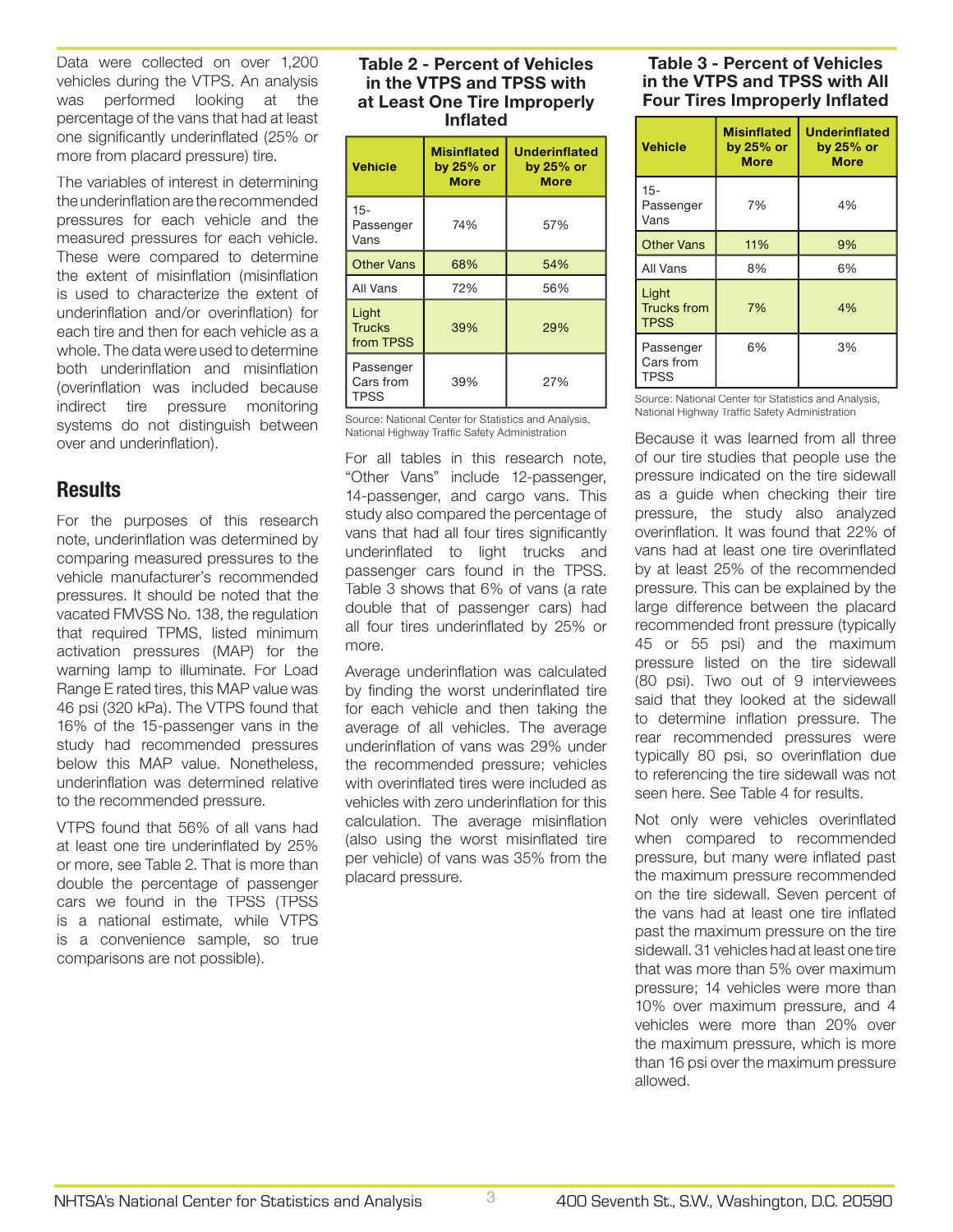

#### **Figure 1 - All Vans Percent Distribution of Misinflation**

#### **Table 4 - Percent of Vehicles in the VTPS with at Least One Tire Overinflated**

| <b>Vehicle</b>    | <b>Overinflated by</b><br>25% or More | <b>Overinflated Past</b><br><b>Max Pressure</b> |
|-------------------|---------------------------------------|-------------------------------------------------|
| 15-Passenger Vans | 23%                                   | 6%                                              |
| <b>Other Vans</b> | 18%                                   | 8%                                              |
| All Vans          | 22%                                   | 7%                                              |

Source: National Center for Statistics and Analysis, National Highway Traffic Safety Administration

So far, the analysis has shown the percentage of vehicles with at least one underinflated tire, one overinflated tire, or one-misinflated tire. It is interesting to note that 6% of the vans had **both** significant underinflation and significant overinflation in the same vehicle.

Because vehicle handling characteristics differ depending not only on inflation pressures, but the location of misinflated tires, the figure shows the distribution of misinflation by tire location.

Figure 1 shows that underinflation is more of a problem with tires on the rear axle. 50% of rear tires were underinflated past the 25% threshold while between 8 and 9% of front tires were underinflated past the 25% threshold. Keep in mind that the typical recommended pressure for the rear tires is 80 psi, while for the front they are between 45 and 55 psi.

In addition to tire pressure, the age and wear of a tire also

28% 30% 32% 34% 36% 38% **2004** Source: National Highway Traffic Safety Administration, National Center for Statistics and Analysis.<br>
Source: National Highway Traffic Safety Administration, National Center for Statistics and Analysis. 22% 24% 26% **2002 2000 1998 1996 1993 1991 1989**

**Figure 2 - Average Underinflation by Model Year** 

play a part in vehicle handling. In the TPSS, it was found that underinflation was more prevalent in older vehicles. This study produced a similar result.

The study found that 4% of vans had at least one tire with visible evidence of aging and/or damage. The study also examined the tires' tread depth and found that 6% of the 15-passenger vans had at least one bald tire (2/32nds of an inch or less). 18% of the 15-passenger vans had 4/32nds of an inch or less of tread. See Table 5 for these results. Worn tread has been linked with increasing underinflation<sup>2</sup>.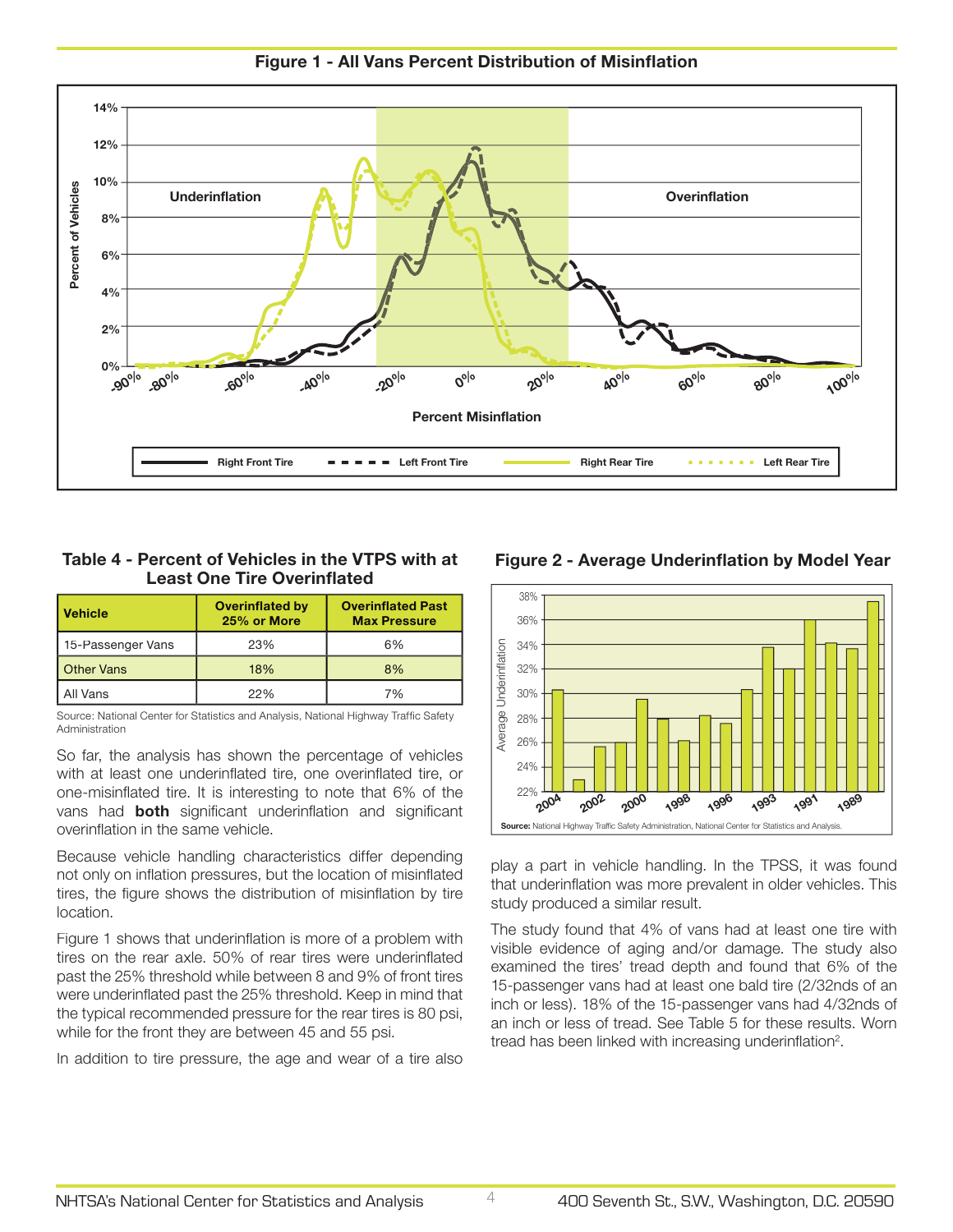#### **Table 5 - Percent of Vehicles in the VTPS with at Least One Tire Below Certain Tread Depth**

| <b>Vehicle</b>           | <b>Tread Depth of 2/32nds</b><br>of an inch or less<br>(% of vehicles) | <b>Tread Depth of 4/32nds</b><br>of an inch or less<br>(% of vehicles) |
|--------------------------|------------------------------------------------------------------------|------------------------------------------------------------------------|
| 15-Passenger Vans        | 6%                                                                     | 18%                                                                    |
| <b>Other Vans</b>        | 5%                                                                     | 17%                                                                    |
| All Vans                 | 5%                                                                     | 18%                                                                    |
| Passenger Cars from TPSS | 9%                                                                     | 34%                                                                    |

Source: National Center for Statistics and Analysis, National Highway Traffic Safety Administration

### **Conclusion**

The data from this study show that a very high percentage of large vans have significantly underinflated tires, a much larger percentage than passenger cars. This poor tire maintenance in combination with the conditions under which these vehicles are driven (i.e. transporting groups of children, inexperienced drivers, etc.) suggest a need for better van tire safety awareness. Six of the 9 interviewees were familiar with the NHTSA advisories on 15-passenger vans. Research into potential countermeasures to improve van safety might include improving driver training, equipping vehicles with a tire gauge, requiring passengers to wear safety belts, and removing the last row of seats.

Other possible countermeasures to poor tire pressure might include the integration of tire pressure monitoring systems into 12- and 15-passenger vans. Regardless of the presence of TPMS, public awareness of proper tire maintenance is key to the improvement of tire condition. Each tire, including the spare, should be checked monthly when cold and set to the recommended inflation pressure as specified on the vehicle placard and in the owner's manual.

For additional copies of this research note, please call (202)934-8517 or fax your request to (202)366-3189. For questions regarding the data reported in this research, contact Eric Ferguson [202-366-9430] of the National Center for Statistics and Analysis. This research note and other general information on highway traffic safety may be accessed by internet users at: http://www-nrd. nhtsa.dot.gov/departments/nrd-30/ ncsa/.